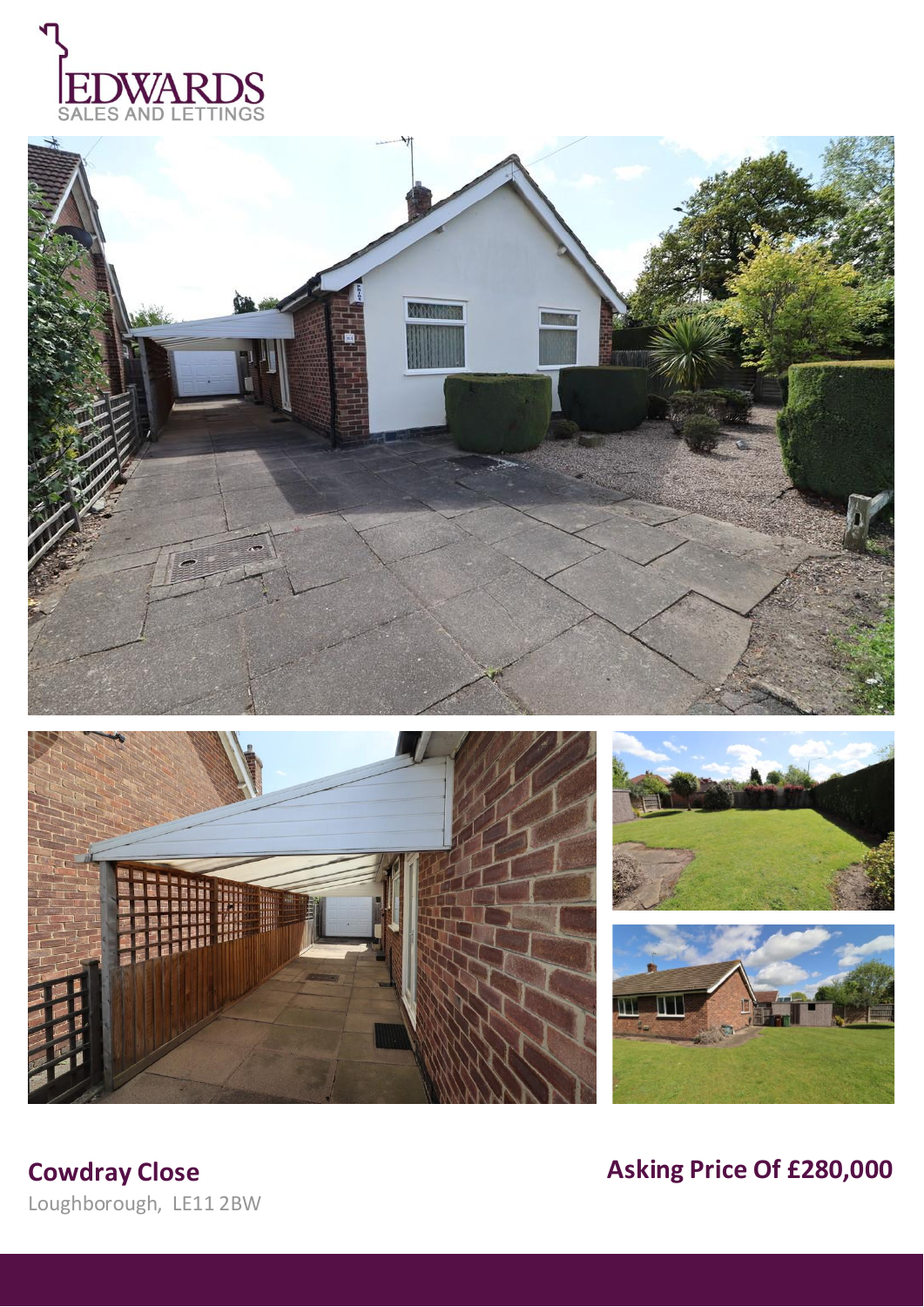# **Property Features**

- TWO DOUBLE BEDROOMS
- PORCH
- BATHROOM
- LOUNGE
- KITCHEN/DINER
- **Full Description**
- SINGLE GARAGE
- **CAR PORT**
- LONG DRIVEWAY
- PRIVATE ENCLOSED GARDEN

This DETACHED BUNGALOW sits on a SIZEABLE PLOT giving POTENTIAL FOR AN EXTENSION TO THE SIDE OR REAR. Alternatively, THERE WOULD BE ROOM TO PARK A CAMPERVAN OR CARAVAN to the side of the property. As well as a LONG DRIVEWAY leading to a CAR PORT there is space to park MULTIPLE VEHICLES, as well as having a SINGLE GARAGE at the back next to the PRIVATE ENCLOSED GARDEN. Inside, there is a GOOD-SIZED LOUNGE, then TWO DOUBLE BEDROOMS plus a BATHROOM and KITCHEN/DINER. Book your viewing today, if you are looking for a property to put your own stamp on!

PORCH 3' 9" x 2' 3" (1.14m x 0.69m) Access to porch via obscured double glazed doors.

## HALLWAY

13' 7" x 7' 1" (4.14m x 2.16m)

Obscured double glazed front door leading to carpeted hallway and providing access to all accommodation. Storage cupboard and radiator.

## KITCHEN/DINER

# 8' 11" x 10' 2" (2.72m x 3.1m)

Fitted kitchen with modern range of wall, base and drawer units and space for dining room table. Free standing electric hob with extractor fan over, space for washing machine and fridge freezer. Stainless steel sink drainer. Vinyl flooring, tiled splash back and wood paneling feature wall. PVCu double glazed windows to rear and side aspect. Door leading to side aspect. Access to boiler. Radiator.







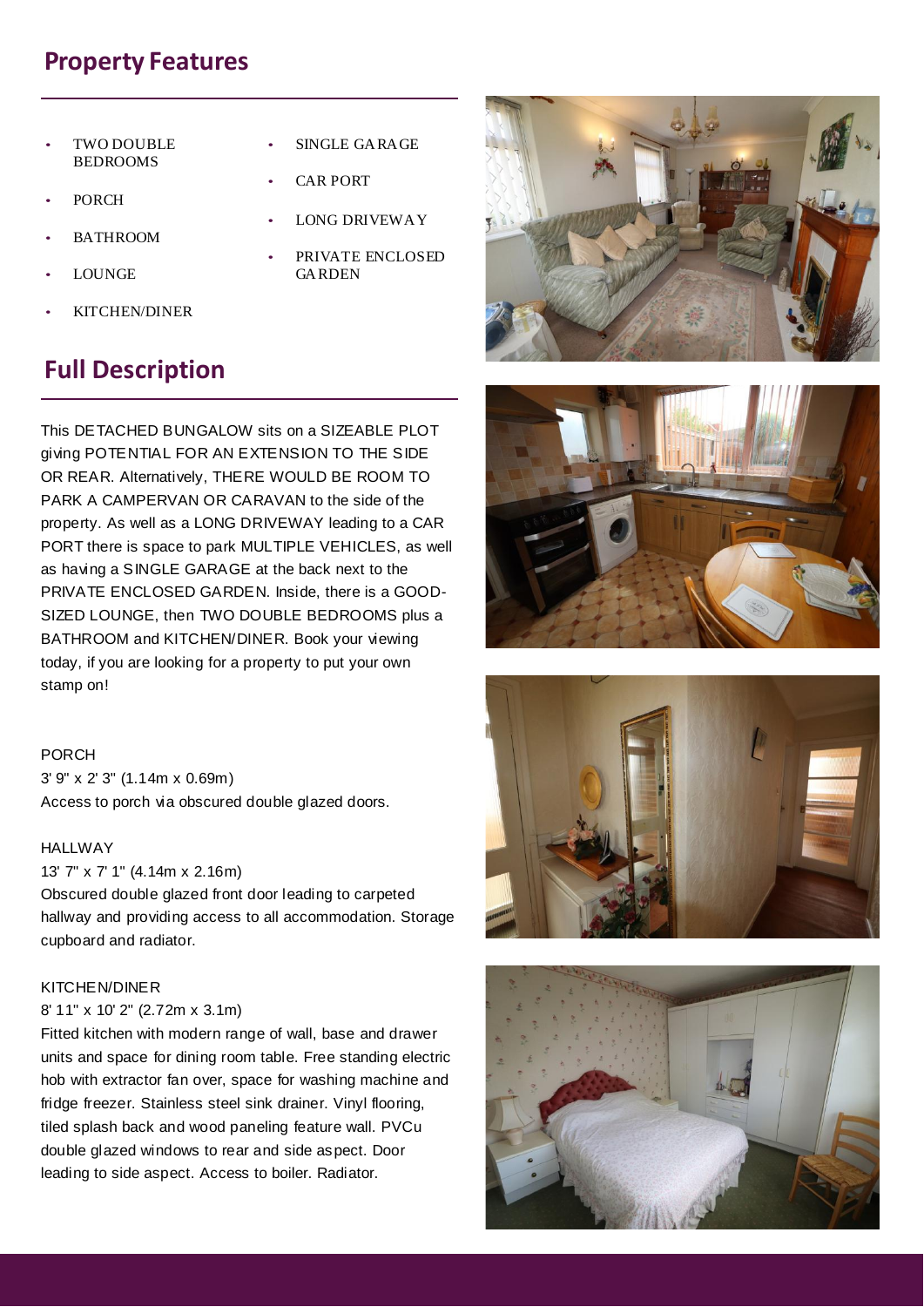# LOUNGE

## 19' 10" x 10' 11" (6.05m x 3.33m)

Good sized living area with a bright and airy feel. Neutral carpets and walls with large PVCu double glazed windows to front and side aspect. Feature gas fire place and two radiators.

## BEDROOM ONE

13' 6" x 10' 5" (4.11m x 3.18m)

Large double bedroom with carpet flooring. PVCu double glazed window to side aspect with radiator underneath.

# BEDROOM TWO

#### 10' 8" x 10' 5" (3.25m x 3.18m)

Double bedroom with carpet flooring. PVCu window to side aspect with radiator underneath.

# **BATHROOM**

# 8' 8" x 5' 7" (2.64m x 1.7m)

The property benefits from a three piece suite compromising of close coupled W.C., wash hand basin and bath tub. Vinyl flooring and half tiled walls. Obscured PVCu window to side aspect. Radiator.

## CAR PORT

26' 3" x 8' 2" (8m x 2.49m) Providing access to the garage and covered off road parking for multiple vehicles.

# SINGLE GARAGE

15' 10" x 7' 11" (4.83m x 2.41m)

### GARDEN

To the front of the property there is a paved driveway allowing off-street parking and a gravel area with multiple well-kept, mature hedges and trees. To the rear of the property is a large private garden again with mature hedges and trees also enclosed by wooden fencing. Access to garage and gate leading to front aspect.

## GENERAL NOTES

Please contact Clare, Katie, Dominique or Liz to arrange your viewing.

Any fixtures, fittings or appliances mentioned in these details have not been tested and can not be assumed to be in full efficient working order.

It should not be assumed that items shown in our photographs are included in the sale of the property. Although we have taken every care to ensure the